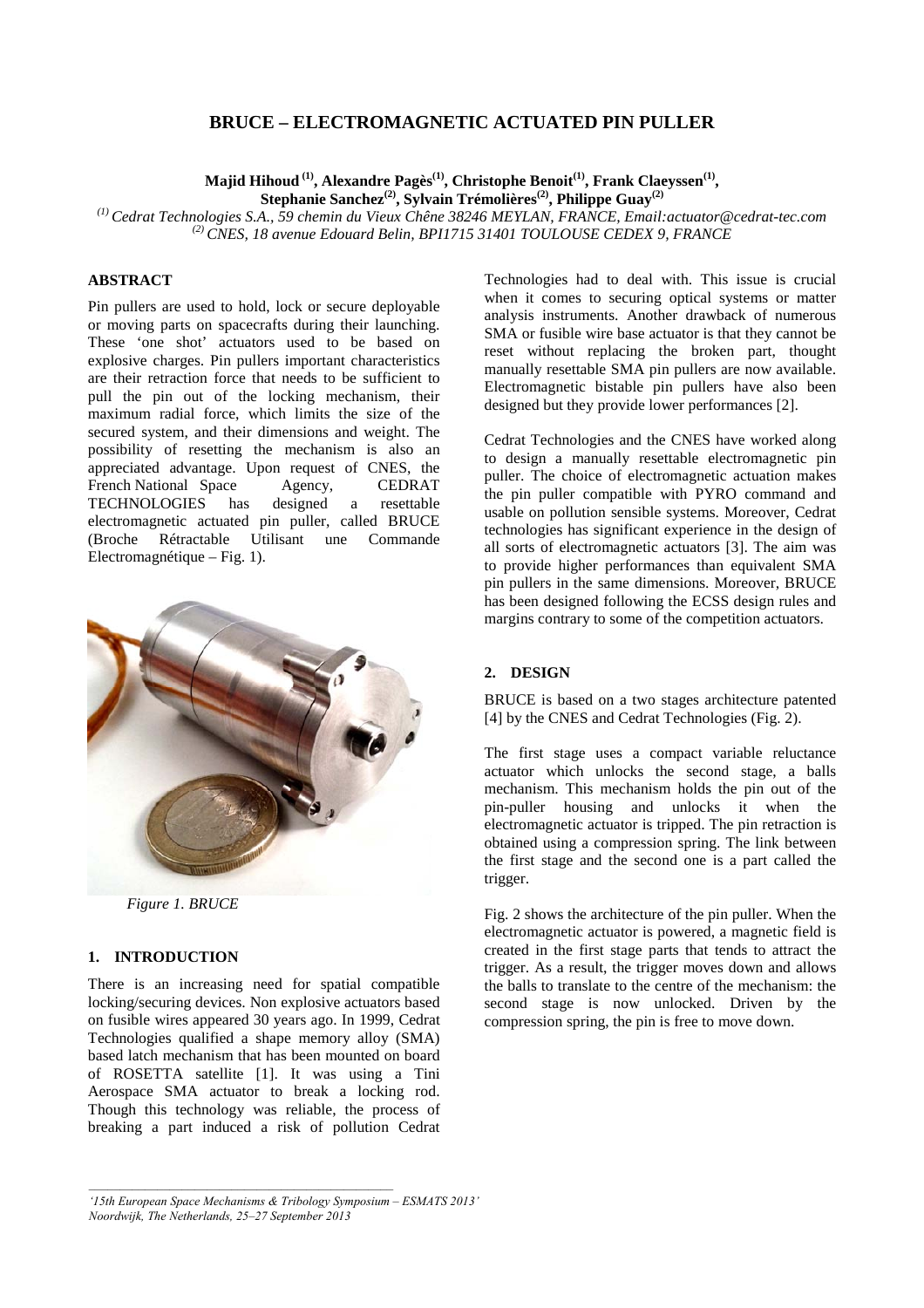

Trigger Second stage: Balls mechanism *Figure 2. BRUCE simplified architecture: a) Locked pin configuration b) Unlocked configuration* 

The interest in this architecture is that the second stage allows a reduction of the needed actuation force: the actuator force needed to unlock the pin is 8 times smaller than the pin retraction force.

The mechanism can easily be manually armed by pulling the pin to its maximum stroke using a M1.6 threaded hole and a dedicated tool. It can be armed as well by pushing the pin via a hole in the backside of the system. In both cases, the balls translate back to their initial locked position.

Material choice allows the broad service temperature range: BRUCE can be used from -150°C to 150°C under vacuum or in ambient air.

In order to offer the best possible performances as well as to be compliant with ECSS design rules, optimisation work has mainly been carried out on the electromagnetic actuator and the contact pressure between the balls and the mechanism parts.

# **Pressure:**

Contacts between the balls and the surrounding parts have been optimised in order to reduce contact pressures. Indeed, the balls hold the pin in its locked configuration and therefore undertake the driving spring potential force which is as high as 100N. Contact surfaces have been optimised by means of sphere/sphere and sphere/cylinder contacts. Calculations using Hertz theories have been done to ensure that ECSS margins in

terms of stress were verified. The machining precision feasibility is very critical considering that the closest the radiuses of the ball and the other part surface are, the lower will be the contact pressure. As a result, contact pressure reductions are limited by machining precision – tolerances as low as 5µm have been specified to the parts suppliers. For a given ball diameter, contact pressures determine the maximum retraction force of the actuator.

The study of the contacts between the balls and the triggers also led to the sizing of the electromagnetic actuator. Indeed, ECSS specifications require the use of a safety factor of 3 on friction forces and 1.2 on spring characteristics. Clearly, the higher the retraction force is, the higher the actuator force must be.

#### **Actuator:**

Several electromagnetic actuator shapes have been studied on CEDRAT software FLUX 10.4 in order to find the most suitable one for the pin puller application. As the trigger mass needs to be as low as possible to avoid untimely retraction of the pin, configurations featuring small moving parts (Fig. 4) have been preferred to others (Fig. 3).



*Figure 3. Example of actuator shape that hasn't been chosen: the mobile part is too heavy to suit the application.* 



*Figure 4. Actuator shape before optimisation*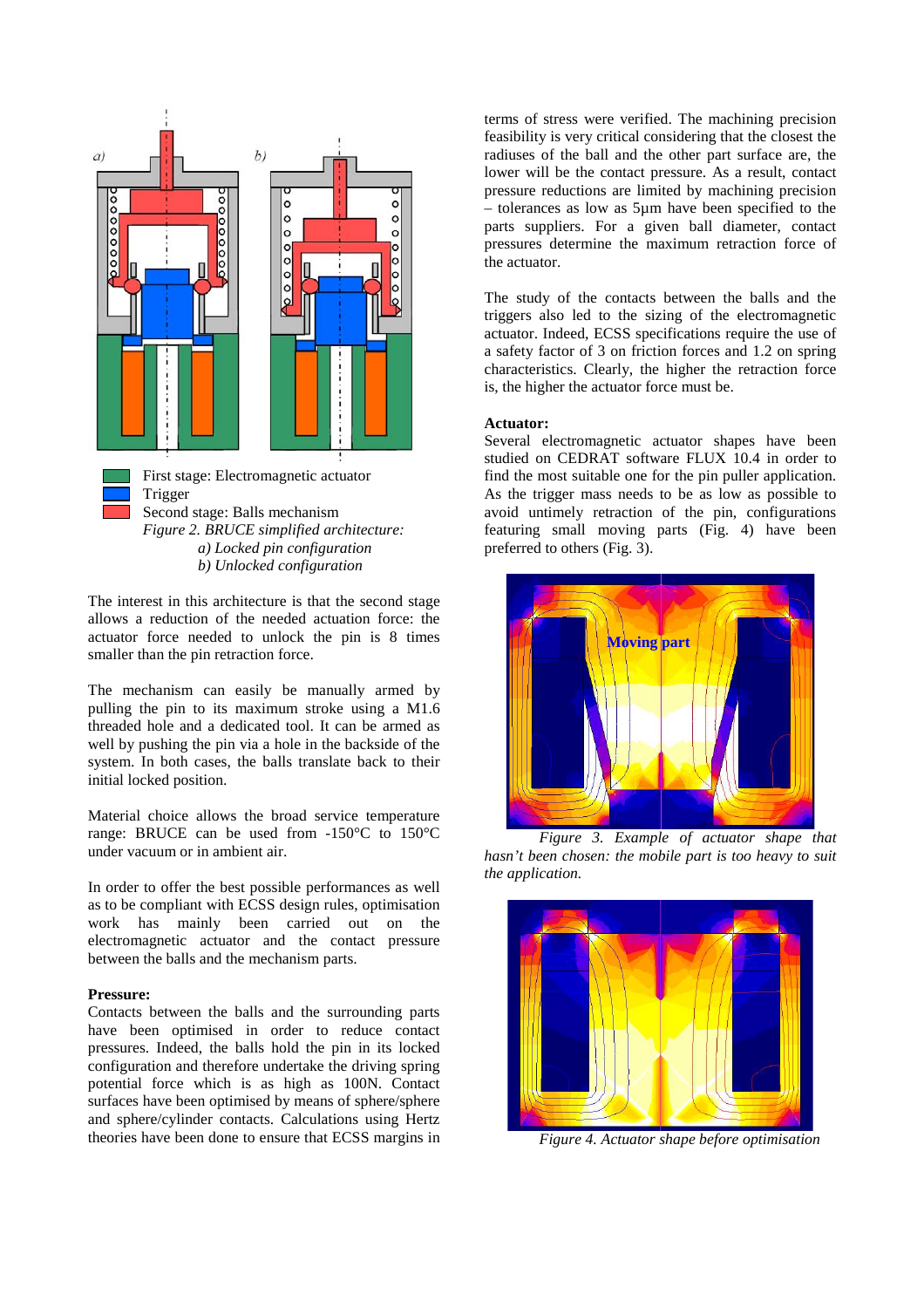Once its main shape chosen, the actuator has been optimised to:

- Interface properly with the trigger

- Be fixed to the upper part of the mechanism

 - Provide enough driving force to comply with demanding ECSS margins

 - Have the same diameter as the competition pin puller, or lower.

Studies have been carried out on FLUX 10.4 to evaluate the impact of each modification of the actuator on its force curve. For example, it has been determined that three M2 holes through the outer part of the actuator would have no influence on its performances. Indeed, the electromagnetic saturation takes place in the inside part of the actuator, not in the outer part (Fig. 5). Those three holes are used to screw the actuator to the mechanism housing.



*Figure 5. Simulation showing the saturation in the inside part of the actuator (half of the section is shown)* 

Starting from that observation, we also studied the impact of the coil mean diameter on the actuator performances. The bigger the coil diameter is, the bigger will be the inside part of the actuator, and the less the saturation will be. As a result, performances should be higher when the coil diameter is raised.

The expected reduction of the saturation has been found (Fig. 6). This study allowed us to raise the force provided by the actuator by a third (from 55 to 70N at its maximum).



*Figure 6. Evolution of the saturation when the coil mean diameter is raised* 

### **3. PERFORMANCES**

Bruce is compatible with PYRO commands: a 5A and 21mA long current pulse is used to retract the pin. The actuation takes 5ms, which is four time shorter than the command pulse duration.

The following table (Fig. 7) sums up the performances of BRUCE compared to equivalent SMA pin pullers.

|                                | <b>SMA</b><br>Pin-puller 1      | <b>BRUCE</b>                   | <b>SMA</b><br><b>Pin-puller</b><br>2 | <b>SMA</b><br>Pin-puller<br>з |
|--------------------------------|---------------------------------|--------------------------------|--------------------------------------|-------------------------------|
| <b>Dimensions</b><br>(mm)      | L:31.75<br>$\varnothing$ : 31.8 | L:63.7<br>$\varnothing$ : 31.8 | L:50.8<br>$\varnothing$ : 46         | L:70<br>$\varnothing$ : 51    |
| Weight (g)                     | 28                              | 125<br>$85*$                   | 74                                   | 130                           |
| Service<br>temperature (°C)    | $-60/+70$                       | $-150/$<br>$+150$              | $-60/+70$                            | $-60/+70$                     |
| Stroke (mm)                    | 6.35                            | 6.3                            | 9.5                                  | 12.7                          |
| <b>Retraction force</b><br>(N) | 22.24                           | 102<br>$150*$                  | 111                                  | 334                           |
| Pin maximum<br>axial load (N)  | 9                               | 390<br>1500*                   | 45                                   | 112.5                         |
| Pin maximum<br>radial load (N) | 222                             | 450<br>600*                    | 1110                                 | 2220                          |

\**without ECSS margins*

*Figure 7. BRUCE performances compared to equivalent SMA pin pullers.* 

BRUCE reaches higher performances than equivalent SMA pin pullers. Moreover, its architecture allows the use of various electromagnetic actuator sizes with the same mechanism. This makes BRUCE able to adapt its performance to the application by reducing its weight or raising its performances.

#### **4. TESTS**

Cedrat Technologies and the CNES have performed intensive testing of BRUCE EM (Engineering Models). Functional and axial/radial load tests have been first carried out successfully. BRUCE EMs have then been cycled with and without load (Fig. 8).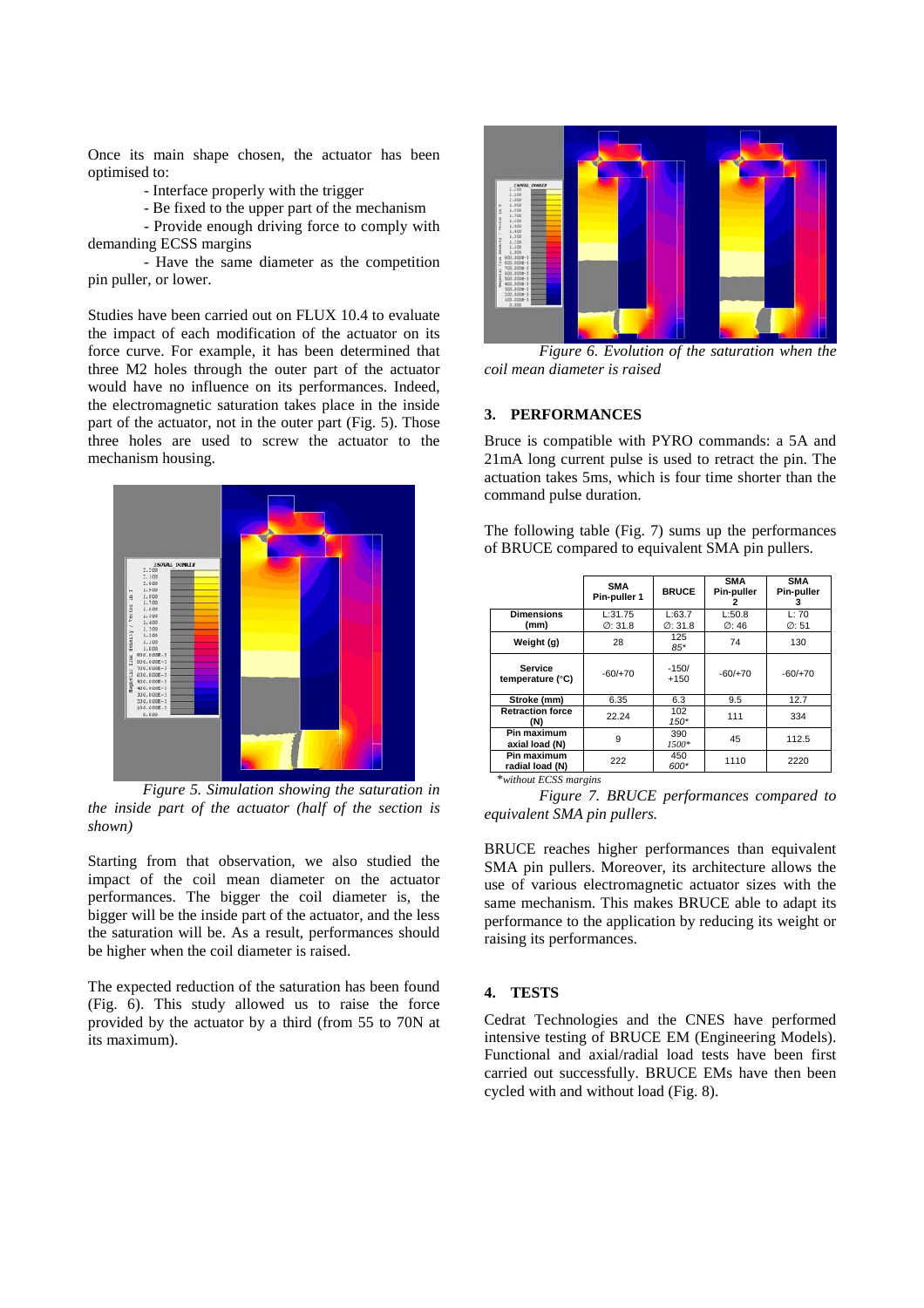

*Figure 8. 450N radial loading of the pin* 

Tests records confirm that the actuation is performed within the first 5ms of the current pulse (Fig. 9). These characteristics are repeatable over 100 cycles.



*Figure 9. Record of command current and pin position during a typical actuation* 

Actuations under thermal vacuum at -150°C and 150°C have also been successful. To conclude this campaign, ten actuations in vacuum at ambient temperature and under a 100N radial load have been carried out successfully (Fig. 10).



*Figure 10. Vacuum tests set up*

BRUCE EMs also underwent vibrations and shock tests along axial and radial axes (Fig. 11). Expertise has been performed in order to detect any sign of slipping at parts interfaces and no fault has been found.



*Figure 11. Vibrations and shocks levels*

The levels that have been applied are shown in Fig. 12.

| <b>SINE SWEEP</b>                            |        |                   |                |  |  |  |
|----------------------------------------------|--------|-------------------|----------------|--|--|--|
| Frequency (Hz)                               |        | Level (0-peak)    |                |  |  |  |
| $4 - 20$                                     |        | $12.5 \text{ mm}$ |                |  |  |  |
| 20-100                                       |        | 20 g (2 oct/min)  |                |  |  |  |
| RANDOM VIBRATIONS - 30 gRMS during 2min30sec |        |                   |                |  |  |  |
| Frequency (Hz)                               |        | $PSD(g^2/Hz)$     | Slope (dB/oct) |  |  |  |
| 20                                           | 0.2    |                   |                |  |  |  |
| 100                                          |        |                   | 3.00           |  |  |  |
| 400                                          |        |                   | 0.00           |  |  |  |
| 800                                          |        |                   | $-3.00$        |  |  |  |
| 2000                                         | 0.0428 |                   | $-5.00$        |  |  |  |
| SHOCK                                        |        |                   |                |  |  |  |
| Frequency (Hz)                               |        | Level (g)         |                |  |  |  |
| 100                                          |        | 20 g              |                |  |  |  |
| 100-1000                                     |        | Linear log-log    |                |  |  |  |
| 1000-10000                                   |        | 1000g             |                |  |  |  |

*Figure 12. Vibrations and shocks levels*

The same EM has then been integrated to TARANIS IME-HF antenna for more vibration tests (Fig. 13). Here again, BRUCE remained in locked position along the whole campaign despite the amplification of the excitation by the host system. After the exposition to the excitation, an actuation has been performed successfully.



*Figure 13. BRUCE integrated to IME-HF antenna for vibration tests*